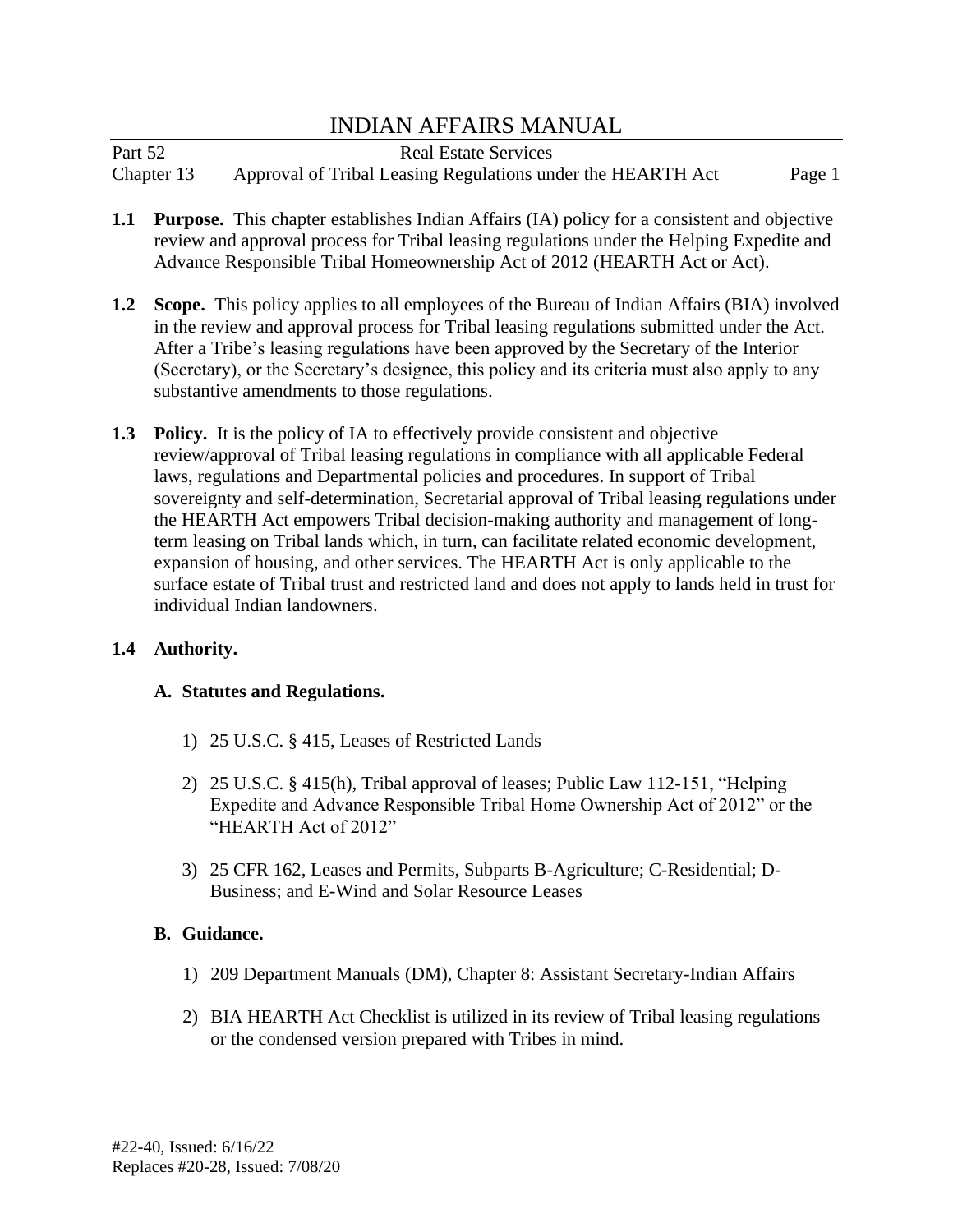Part 52 Real Estate Services Chapter 13 Approval of Tribal Leasing Regulations under the HEARTH Act Page 2

#### **1.5 Responsibilities.**

- **A. Secretary, Department the Interior (DOI)** is responsible for the final round of review and approval or disapproval of any Tribal leasing regulations submitted to BIA under the HEARTH Act within 120 days after the date on which the final Tribal regulations are submitted to the Secretary; Providing a written response to the Tribe on the final decisions of approval or disapproval. If the leasing regulation is determined to be disapproved the written notification must identify the basis for disapproval; Pursuant to 209 DM 8, the Secretary may delegate the responsibility to the Assistant Secretary-Indian Affairs.
- **B. Assistant Secretary – Indian Affairs (AS-IA)** is responsible for the final review and approval or disapproval of any Tribal leasing regulations submitted to BIA under the HEARTH Act within 120 days of the date on which the final tribal regulations are submitted.
- **C. Director, BIA (DBIA)** is responsible for ensuring that appropriate organizational arrangements, resources, and personnel are available to implement and maintain the Office of Trust Services (OTS) programs. The DBIA serves as the Senior Accountable Official for the trust program and has primary responsibility for implementing and executing BIA programs in accordance with statute, regulation, and Departmental policy affecting Indian trust resources and ensuring a consistent and objective review process for (and the subsequent Secretarial approval of) Tribal leasing regulations submitted to the BIA under the HEARTH Act.
- **D. Deputy Bureau Director (DBD), Field Operations, BIA** is responsible for executive leadership, oversight, direction, and monitoring of the Regional Directors to include periodic program reviews of field operations and provide policy and technical assistance to field offices and Tribes.
- **E. Deputy Bureau Director – Office of Trust Services (DBD-OTS), BIA** is responsible for activities associated with management and protection of trust and restricted lands including providing oversight of the activities associated with Tribal leasing regulations submitted under the HEARTH Act and the receipt and acknowledgment of Tribal leasing regulations received for review under the HEARTH Act.
- **F. Division Chief, Division of Real Estate Services (DRES), OTS** is responsible for the protection and sound management of the resources held in trust by the United States for Indian Tribes, including the implementation of a consistent and objective review and approval process for Tribal leasing regulations submitted under the HEARTH Act.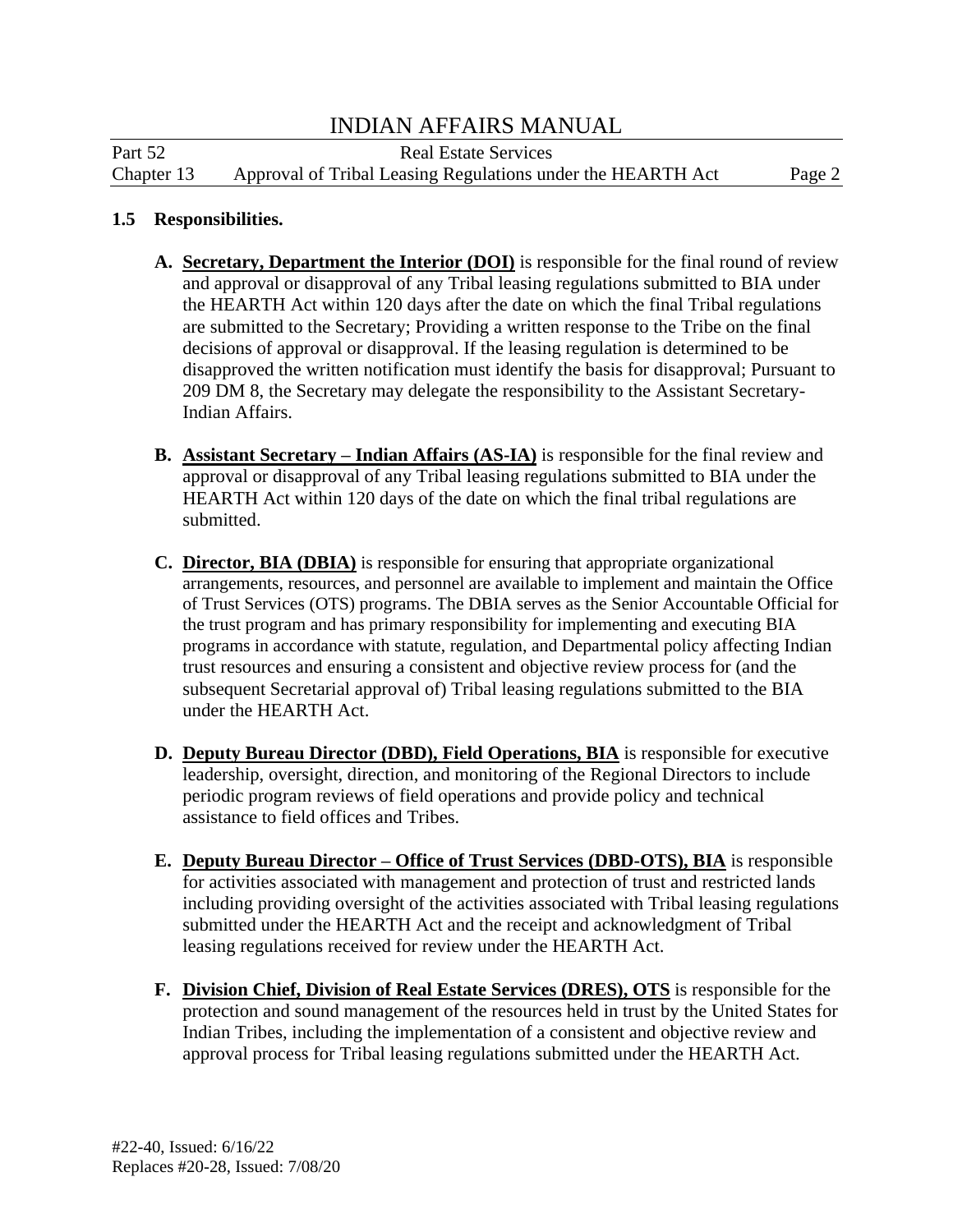Part 52 Real Estate Services Chapter 13 Approval of Tribal Leasing Regulations under the HEARTH Act Page 3

- **G. DRES** is responsible for the review of Tribes proposed leasing regulations to ensure procedural accuracy and sound realty principles, and for the coordination of all HEARTH Act regulations from receipt, distribution to the regions, and Central Office – Office of the Solicitor (CO-SOL) reporting, providing technical support to regions, and records management.
- **H. Regional Directors** are responsible for the protection and sound management of the resources held in trust by the United States for Indian Tribes and carrying out policy as directed, and ensuring the implementation of policy either directly or via Agency Superintendents.
- **I. HEARTH Act Coordinator (HAC)** is responsible for the review of Tribes' proposed leasing regulations to ensure procedural accuracy and sound realty principles, and for the coordination of all HEARTH Act regulations from receipt, distribution to the regions, and CO-SOL reporting, providing technical support to regions, and records management.
- **J.** Central Office Office of the Solicitor (CO-SOL) is responsible for the review of proposed leasing regulations to ensure legal sufficiency in accordance with and pursuant to the Act.
- **K. Regional Realty Officer (RRO)** are responsible for the review of a Tribe's proposed leasing regulations to ensure procedural accuracy and sound realty principles.
- **L. BIA Personnel** are responsible for following this and any related policy.

### **1.6 Definitions.**

Many terms in this manual have specific definitions. For those terms not listed herein, within Sections  $1.8A(1)$  and  $1.8A(2)$ , additional definitions may be found at 25 CFR 162.003 and 162.101.

- **A. "Applicant"** means the Tribe seeking review and approval of Tribal leasing regulations under the HEARTH Act.
- **B. "Decision"** means a Tribe's proposed leasing regulations that have been submitted, received, reviewed, then is determined to be approved, disapproved, or incomplete.
- **C. "External (Tribal) Conference Call"** means a call with the Tribal Point of Contact that includes the HAC, CO-SOL and RRO, to discuss any requirements and recommendations of the Tribe's proposed leasing regulations.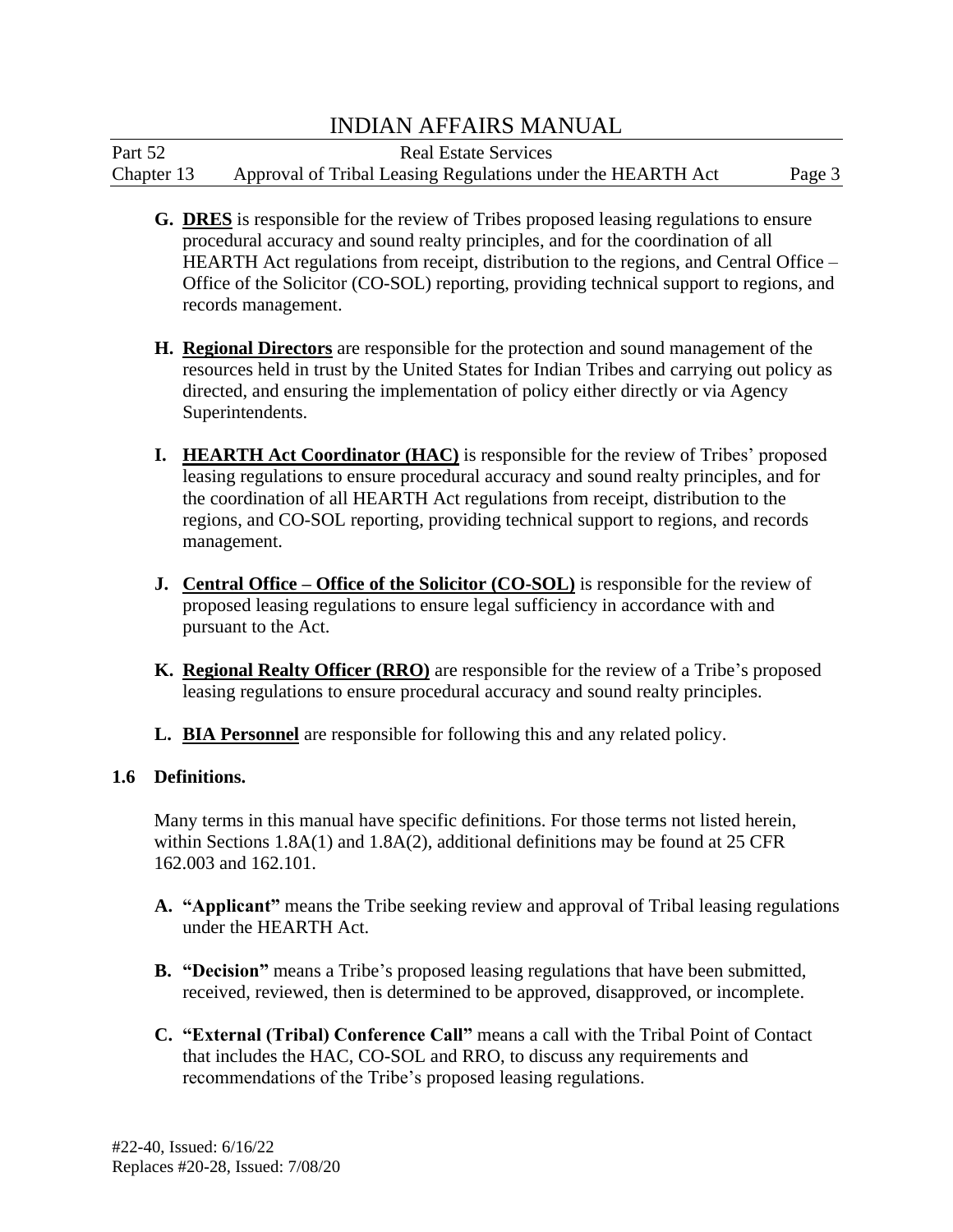| Part 52    | <b>Real Estate Services</b>                                 |        |
|------------|-------------------------------------------------------------|--------|
| Chapter 13 | Approval of Tribal Leasing Regulations under the HEARTH Act | Page 4 |

- **D. "Executed (Final) Form"** means the Final Tribal leasing regulations package submitted for Decision as discussed in Section 1.7.E.
- **E. "Internal Conference Call"** means an internal call with the HAC, CO-SOL, and RRO, after the HAC, CO-SOL, and the RRO or Region have completed the initial review to reach consensus upon any required or suggested modifications to the Tribe's proposed leasing regulations.
- **F. "Incomplete"** means a Tribe's proposed leasing regulations submitted to DRES *does not* include one or more of the following: a leasing regulation certified by the appropriate tribal authority, a cover letter, and a fully executed Tribal Resolution which is dated on or after the date of the regulations.
- **G. "120-Day Review Period"** means the 120-day review period of a Tribe's leasing regulation(s) to be conducted by the HAC, CO-SOL and RRO and begins when the proposed Regulations are received in DRES. The 120-Day Review Period does not incude the number of days a proposed leasing regulation containing DOI comments is with a Tribe for review, consideration and response.
- **H. "Submission"** means a Tribe's proposed Tribal Leasing Regulations submitted to the BIA's DRES in Albuquerque, NM for review and approval under the HEARTH Act.
- **I. "Record"** means each lease document will be encoded into the Trust Asset and Accounting Management System (TAAMS) and forwarded to the Land, Titles and Records Office (LTRO) to record.
- **J. "Required Comments"** means changes made to the Tribe's proposed leasing regulations, either deleted or modified, which are required in order to be in compliance with statutory provisions of the HEARTH Act.
- **K. "Review Process"** means the DRES staff notifies the HAC that a Tribe has submitted proposed leasing regulations to establish its own regulations as provided by the HEARTH Act.
- **L. "Recommended Comments"** means changes recommended by Reviewers to be made to the tribe's proposed leasing regulations which are recommended for reasons of clarity and consistence with other provisions in the regulations.
- **M. "Tribe's Point of Contact"** means an individual designated by the Tribe as their principle point of contact in the exchange of information between the BIA, Solicitors Office and the HAC in the review and processing of a Tribe's proposed leasing regulations.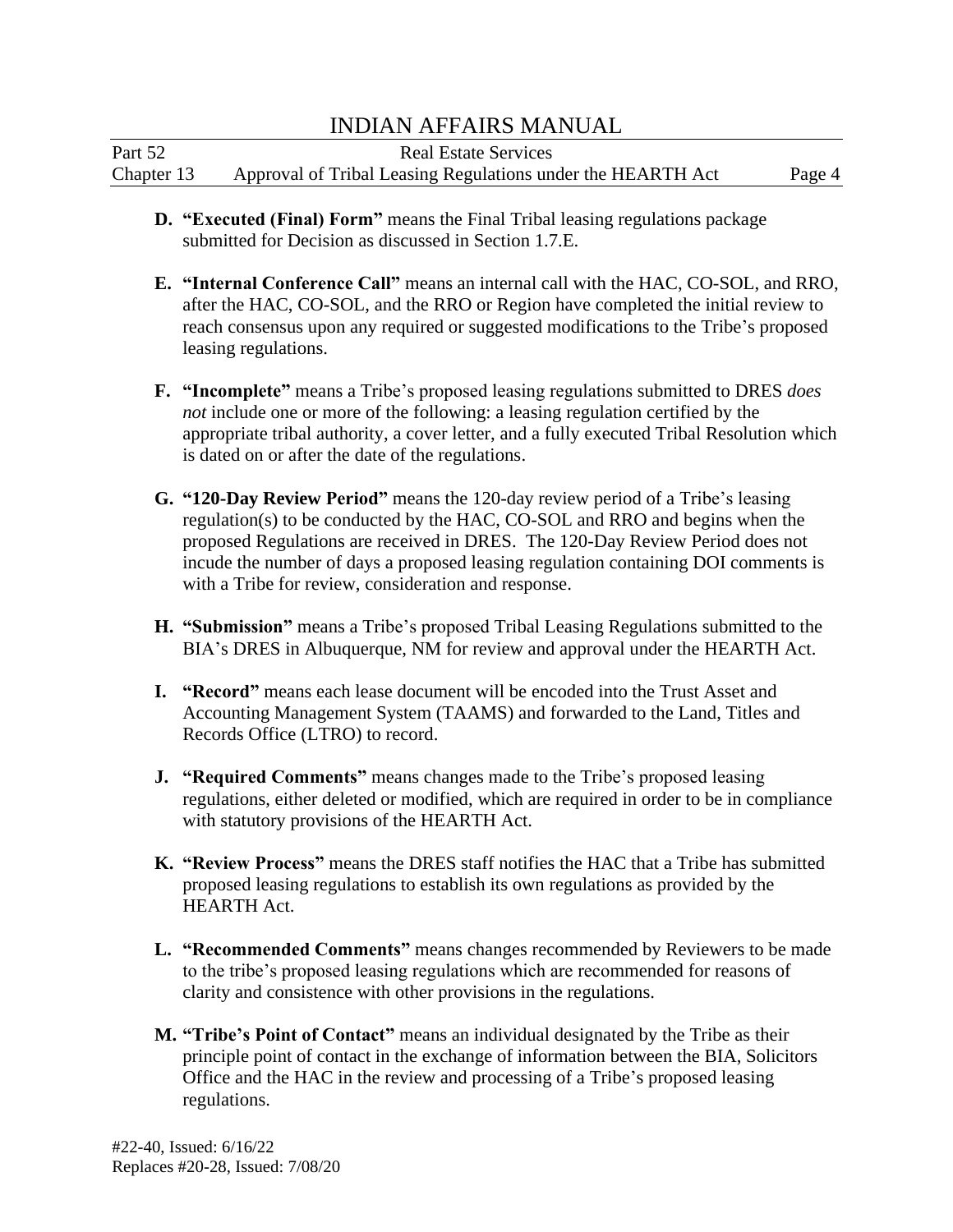| Part 52    | <b>Real Estate Services</b>                                 |        |
|------------|-------------------------------------------------------------|--------|
| Chapter 13 | Approval of Tribal Leasing Regulations under the HEARTH Act | Page 5 |

**N. "Unofficial"** means the initial submission of the leasing regulations before the formal review and approval process begins.

#### **1.7 Process of Approving and Denying Tribal Leasing Regulations.**

#### **A. Submission**

- 1) The Tribe must submit a complete HEARTH Act Leasing Regulation package to the BIA, Office of Trust Services (OTS), Division Chief, Division of Real Estate Services (DRES). If determined to be a complete package, then DRES will proceed with Steps 1.7 A. through 1.7 E. of the HEARTH Act Process in this manual. The Tribe should not submit to the Agency or Region.
	- a. An original cover letter that includes: 1) A request for review and approval of the regulations under the HEARTH Act; 2) Contact information for parties, with decision-making authority regarding the regulations, i.e., Tribal officers, legal counsel; and 3) Any special circumstances regarding submission of the regulations (an urgent need for approval; a unique provision included in the regulations, etc.).
	- b. One original of the regulations, approved by the Tribe and signed by the authorized Tribal parties, and a Tribal Resolution authorizing the regulation must be an original and not a copy. If the Tribe submits a copy or the submission is incomplete, it will be considered as unofficial and not be reviewed or, forwarded for Decision until an original fully executed regulation and Tribal Resolution is received.
	- c. Mailed to: Department of the Interior, Bureau of Indian Affairs, Office of Trust Services, Attention: Division Chief, Division of Real Estate Services, 1001 Indian School Road NW, Albuquerque, N.M. 87104.
	- d. Concurrently, the HAC will request the Tribe to email a PDF and Word version of the submission to the HAC.
- 2) The Initial Submission should not be emailed, mailed or hand delivered to the Bureau's Regional Office or Agency. If this should occur, the Region or Agency must immediately advise the Tribe to resubmit to Division Chief, Division of Real Estate Services. This is critical as the 120-Day Review Period begins only when the DRES is in receipt.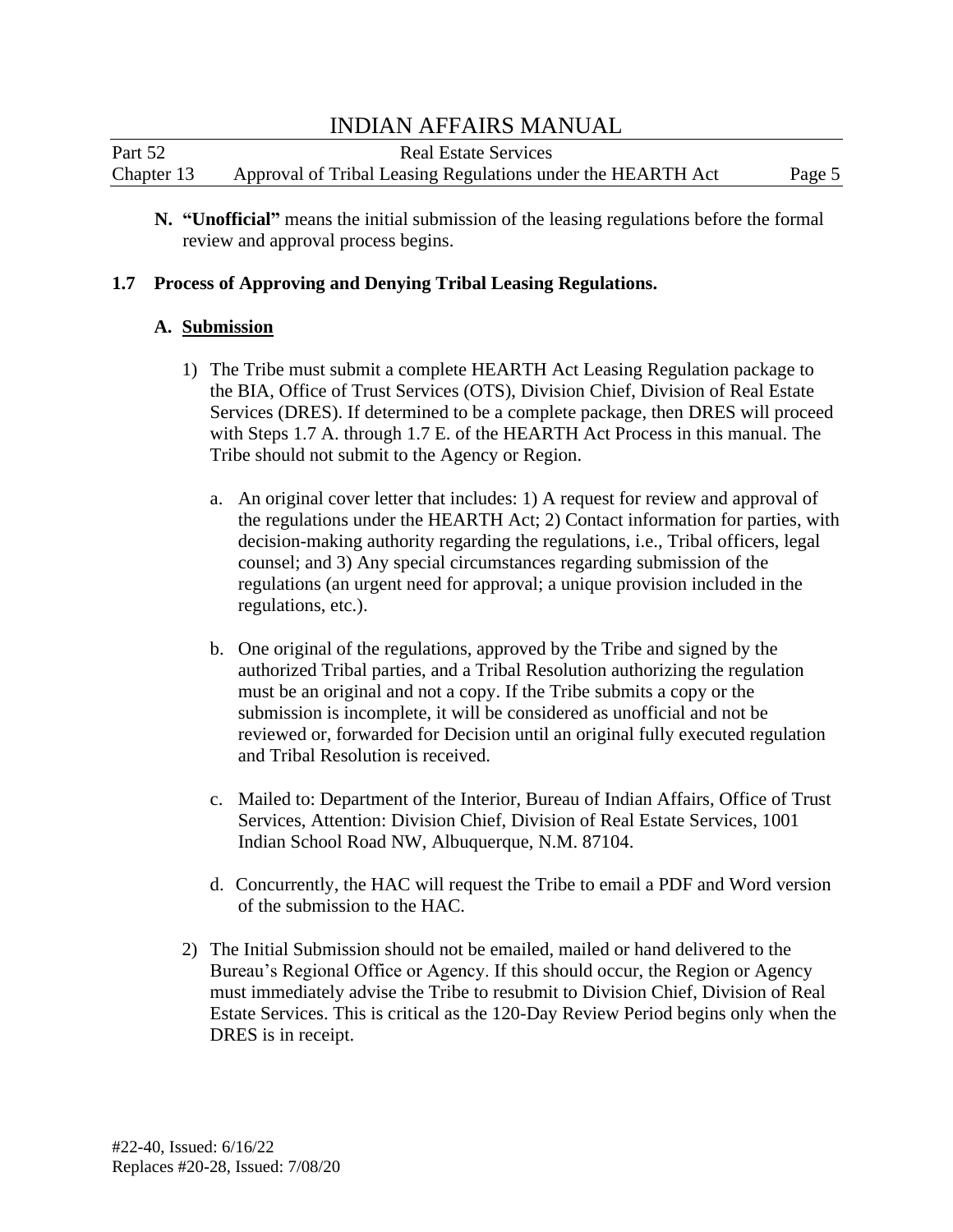| Part 52    | <b>Real Estate Services</b>                                 |        |
|------------|-------------------------------------------------------------|--------|
| Chapter 13 | Approval of Tribal Leasing Regulations under the HEARTH Act | Page 6 |

- 3) Upon receipt of a Tribe's Initial Submission, the DRES will date stamp the original hard copy of the tribal leasing regulations and provide to the HAC which begins the official 120-Day Review Period to approve.
	- a. DRES will create a Data Tracking System (DTS) case for the submission and a scanned copy of the Tribal leasing regulations will be uploaded to DTS.
	- b. If the leasing regulations are in final form, the HAC will do the following:
		- i. Scan and upload the initial regulations to the Central Office Realty network drive;
		- ii. Create an electronic folder (e-folder) and place originals in a physical file labeled with the record series, description, and opening date (date received);
		- iii. Notify the Tribe of receipt of its Initial Submission and the 120-day Review Period. If the Tribe's Initial Submission is not in an acceptable form for review or does not contain the required documents in the Initial Submission, the HAC will request the Tribe to resubmit a complete, approved document;
		- iv. Place the Tribe's submission on the HEARTH Act Tracking Log;
		- v. Send an email notification to the BIA Region and CO-SOL with the Tribe's initial leasing regulations package with instructions to begin their initial 30 day review; and
		- vi. Draft and formally acknowledge written receipt of the Tribe's Initial Submission to the applicant within three (3) calendar days. The acknowledgement must include the date DRES received the Tribe's initial leasing regulations, the initial due date of the 120-Day Review Period, and the next steps. The acknowledgement letter will be uploaded to the already created DTS record and will be signed by the DBD-OTS and provided to the HAC. Letter will be emailed to the Tribe's Point of Contact, with a copy to the Regional Director, an email copy to the RRO, and a copy filed in the Tribe's designated file folder in the network shared drive HEARTH Act folder.

### **B. Initial Review**

1) The HAC, CO-SOL, and RRO's review and comments should be conducted in Word and saved in the designated network shared drive folder. A number of draft versions can be expected and, to avoid confusion, the HAC, CO-SOL, and RRO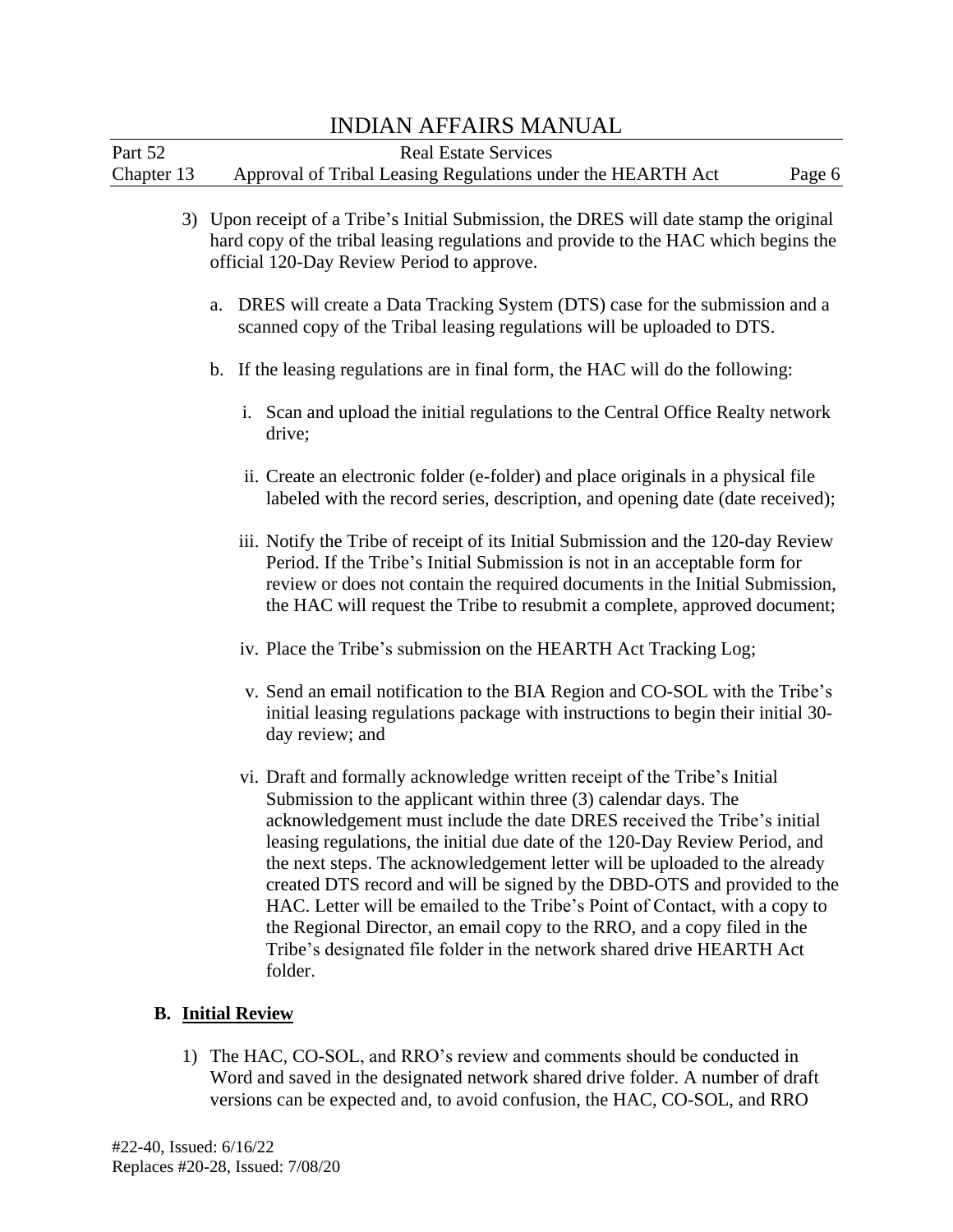# responsible office **in writing** within seven (7) calendar days to request that the INDIAN AFFAIRS MANUAL Part 52 Real Estate Services Chapter 13 Approval of Tribal Leasing Regulations under the HEARTH Act Page 7 must indicate in the footer of the leasing regulations document the reviewer's initials, date the review is completed, Region, Name of Tribe, Lease Type, and draft version. 2) The HAC, in conjunction with the CO-SOL, will complete the initial review **within 30 days after the date stamped receipt by DRES**. The BIA Regional Office having jurisdiction over the applicant Tribe will be invited (by email) to provide comments directly to the HAC for consideration in the review process. However, if the comments are not provided by the date specified by the HAC, the process will not be delayed. 3) If there are documents required from DOI staff, the HAC will contact the responsive information be provided within 21 days. 4) After the HAC, CO-SOL, and RRO have completed their initial review, the HAC will schedule an internal conference call **within 15 days**. The joint discussion is in preparation of consolidating comments on any requirements and/or recommended modifications to the Tribe's proposed leasing regulations. If all parties are in agreement, the required and/or recommended comments will be consolidated by the HAC. A redline version will then be provided to the Tribal Point of Contact **within five (5) days** of the internal conference call, in advance of a joint conference call with HAC, CO-SOL, RRO and the Tribal Point of Contact. If the HAC, CO-SOL, and the RRO determine that no further changes are required, or the leasing regulations do not require any modification, the leasing regulations will be forwarded, and accompanied by a recommendation for surnaming and approval. If it is determined that the leasing regulations require modifications, the Tribe will be advised to address the required changes and consider the recommended changes. 5) The HAC will schedule the external (Tribal) conference call **within 10 days** of providing the consolidated comments to discuss the required and recommended modifications with the Tribe. A calendar invitation will be sent by the HAC to CO-SOL, RRO, and the Tribal Point of Contact. The HAC will lead the working session and all participants are encouraged to an open discussion on the required and/or recommended modifications. At the conclusion of the external conference call, the Tribe will be advised to address the required changes and consider the recommended changes. The HAC will provide the Tribal Point of Contact with a summary of the conclusions of the external conference call. The Tribe will be advised they have 30 days to modify and resubmit to the HAC or to withdraw their submission. The HAC

should follow up with the Tribal Point of Contact, if the Tribe does not resubmit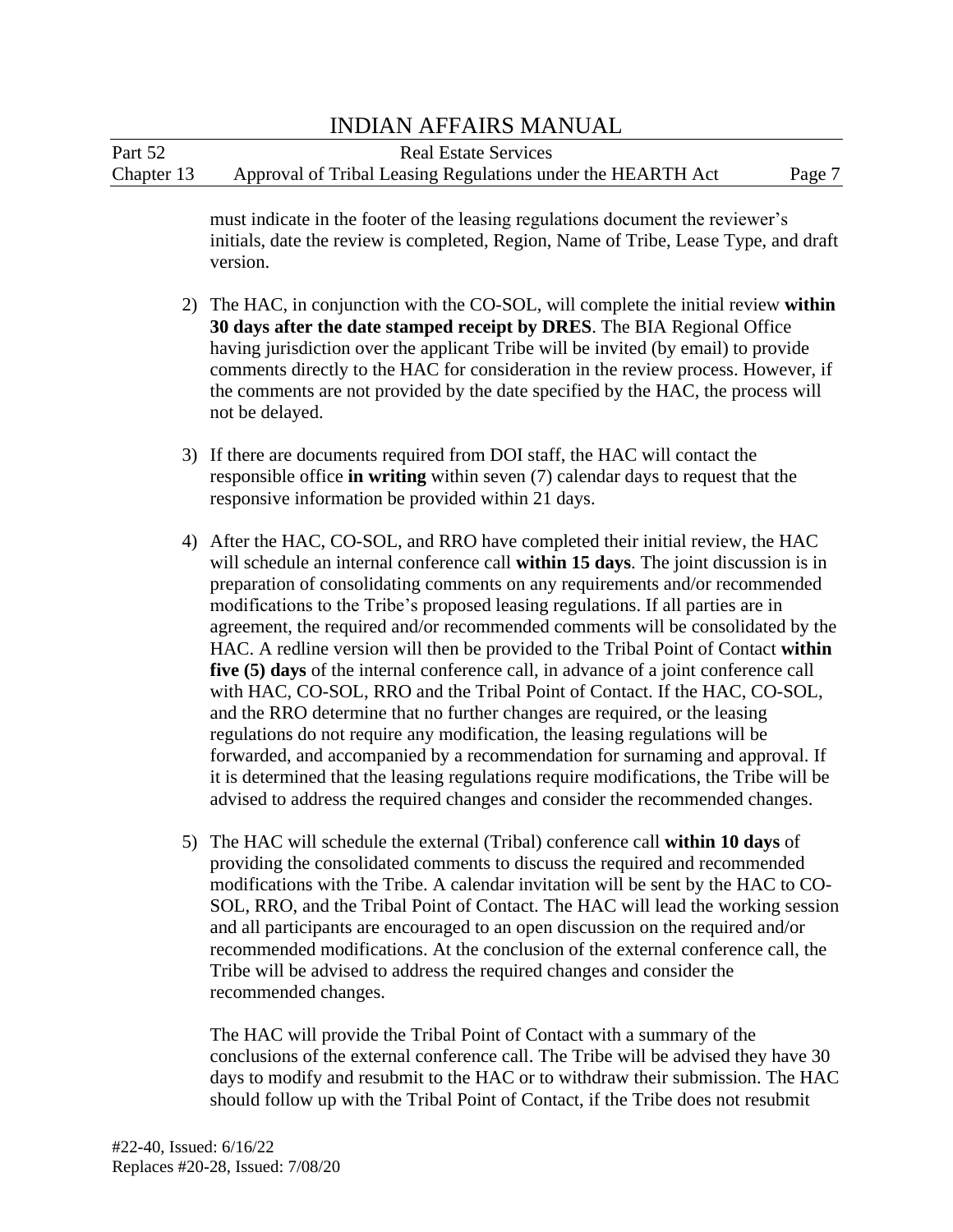| Part 52    | <b>Real Estate Services</b>                                 |        |
|------------|-------------------------------------------------------------|--------|
| Chapter 13 | Approval of Tribal Leasing Regulations under the HEARTH Act | Page 8 |

leasing regulations **within 30 days**. At the end of the 30 days, the HAC will provide a recommendation to AS-IA, via DTS, to approve or disapprove the Tribe's submission. If the Tribe re-submits their regulations within the 30 days, the Tribe must add the reviewer's initials, date of review, description of the leasing regulations, and draft number.

#### **C. Modified Submission of Leasing Regulations**

- 1) The Tribe's modified leasing regulations must be submitted in electronic format (redlined version) word document and a clean version to the HAC.
- 2) Upon receipt, the HAC must date stamp the modified Tribal leasing regulations and upload the modified submission into designated network shared drive HEARTH Act folder.
- 3) The HAC will notify CO-SOL by email of the modified submission of the Tribe's leasing regulations.
- 4) The HAC will begin the review of the modifications to verify that the required changes are incorporated and that no new additions are included in the Tribe's leasing regulations. When completed, the HAC will prepare the regulations and supporting documents for upload to DTS for the AS-IA's decision.

#### **D. Failure to Resubmit Modified Leasing Regulations**

- 1) If there are expired or missing documents in applications received after the date of this policy that are required from the applicant, HAC will contact the applicant in writing. This written correspondence is the "original notice," and will also advise the applicant that the requested responsive information should be received within 30 calendar days.
- 2) If the requested information is not received within 30 calendar days after the original notice, BIA staff will send the applicant a "final notice" that their application will be returned to them after 45 days of the date of the original notice and removed from the active caseload unless the responsive information is received from them. The HAC is responsible for returning the application to the applicant and for updating the system of record to reflect that the application has been returned within five (5) days of that action
- 3) If the submission is not legally sufficient, the Tribe will be given an opportunity to formally withdraw their submission. Withdrawal must be made in writing. If a Tribe has not withdrawn its submission by the 90<sup>th</sup> day, DRES and CO-SOL will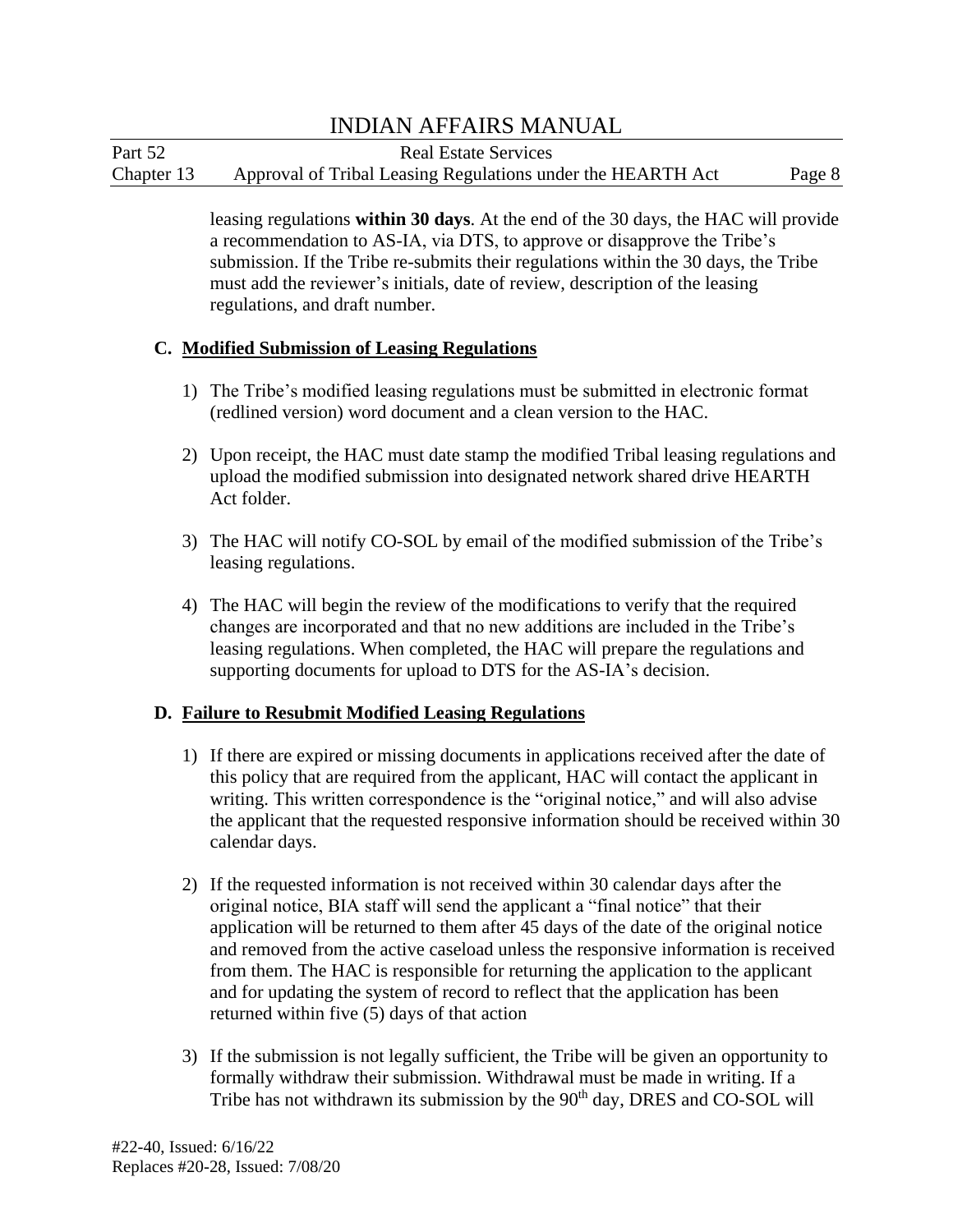| Part 52    | <b>Real Estate Services</b>                                 |        |
|------------|-------------------------------------------------------------|--------|
| Chapter 13 | Approval of Tribal Leasing Regulations under the HEARTH Act | Page 9 |

move forward with a recommendation to the AS-IA to approve or disapprove the submission. Withdrawn submissions will be subject to the full 120-day review period when they are resubmitted by the tribe.

#### **E. Final Submission**

- 1) If the regulations are modified, the HAC will request the Tribe to submit two (2) originals of Final Regulations and Tribal Resolution to the HAC. Leasing regulations submitted for review and approval should be in final form and approved by the appropriate Tribal authority.
- 2) Upon receipt, the HAC will prepare the modified regulations for final submission to AS-IA.
- 3) A decision (approve or disapprove) must be made no later than 120 days after the Tribal leasing regulations were initially received and date-stamped by DRES. Therefore, the HAC must promptly and timely prepare the documents for DTS.
- 4) An extension may be granted after consultation with the Tribe.

### **F. Approval**

- 1) HAC will review final regulations for completion and prepare the Approval Page for AS-IA, HEARTH Act Checklist, Cover Sheet, Federal Register Briefing and Communication Plan, Federal Register Notice, and D-BIA Recommendation Memo to ASIA and save in the network shared drive HEARTH Act Tribal folder.
- 2) HAC loads final documents in DTS for Surname and Approval.

All decisions will be made in writing. Approval determinations will be published in the Federal Register. Disapproval determinations must identify the basis for the disapproval. An incomplete determination must identify the required documents not included in Tribal submission.

Once the Tribe's leasing regulations are approved, the Tribe is no longer required to obtain Secretarial approval for leases executed under the HEARTH Act. However, the Tribe must provide their servicing BIA Agency or Regional Office with a copy of each lease document (leases, assignments, leasehold mortgages, etc.). Each lease document will be encoded into the TAAMS and forwarded to the LTRO for recording and issuance of a certified Title Status Report (TSR) to the BIA. When the certified TSR is provided to the BIA, the BIA must forward it to the Tribe.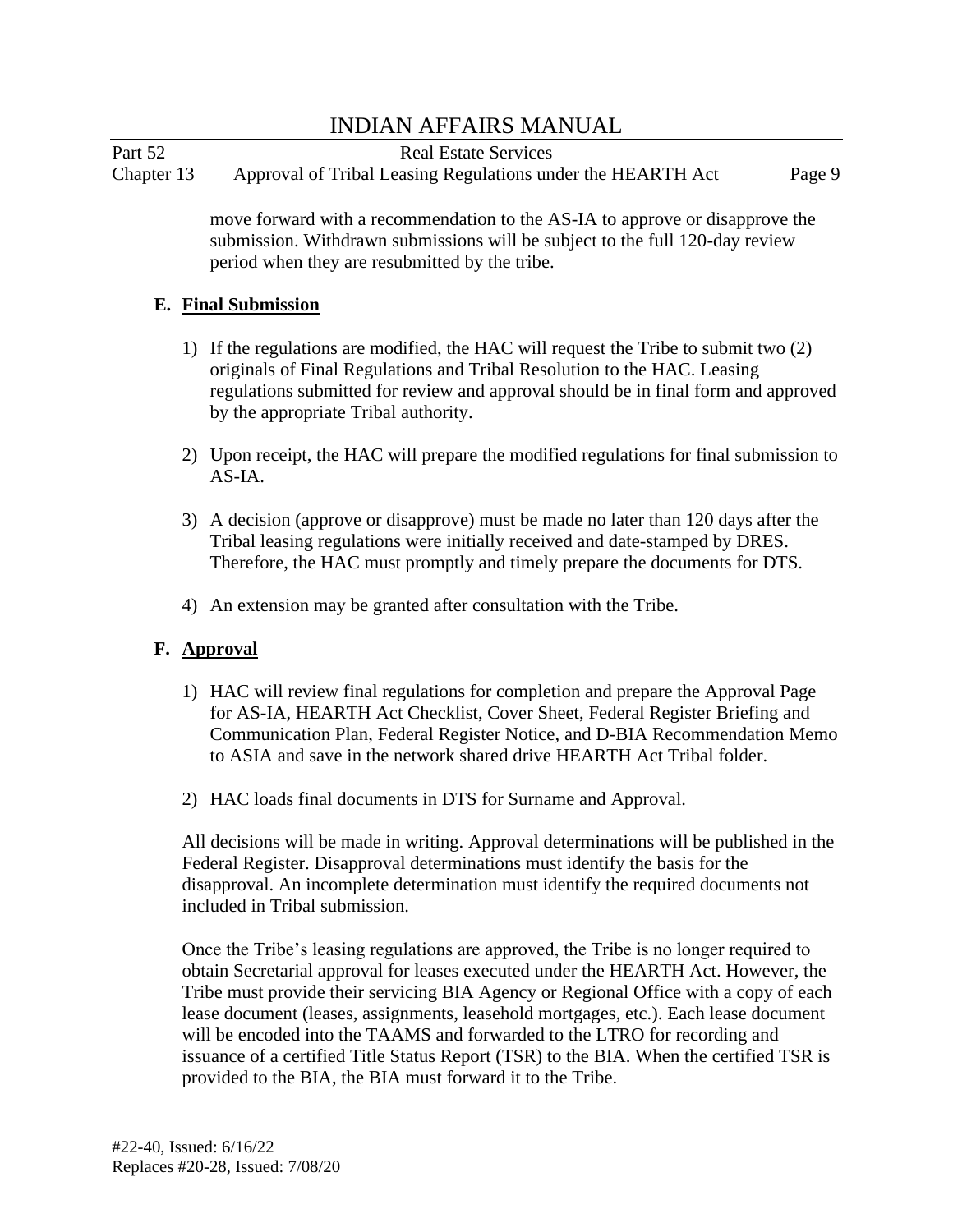| Part 52    | <b>Real Estate Services</b>                                 |         |
|------------|-------------------------------------------------------------|---------|
| Chapter 13 | Approval of Tribal Leasing Regulations under the HEARTH Act | Page 10 |

#### **1.8 Guidance for Determining Consistency of Tribal Regulations with BIA Regulations.**

The clear intent of the Act is to provide Tribes with the opportunity to exercise their inherent sovereignty in drafting regulations to meet their particular needs and to expedite the leasing process. In determining whether Tribal regulations are "consistent with" BIA leasing regulations (at 25 CFR 162), "consistency" is to be interpreted in a manner that maximizes the deference given to the Tribe. Congress expressly rejected a "meets and exceeds" standard during its final deliberations regarding the HEARTH Act.

 regulations must address whether bonding and insurance are required. Although Tribal regulations should generally address the same issues as BIA's regulations, Tribes have the flexibility to establish their own policies on issues to meet their unique needs. For example, to be consistent with BIA leasing regulations, Tribal leasing

In general, to ensure consistency with the BIA's leasing regulations, Tribal regulations must: 1) define key terms, 2) establish the process for review and approval of Tribal land lease documents, 3) include an Environmental Review Process that provides the affected public an opportunity to comment and receive a response from the Tribe, 4) identify required lease elements, 5) address rental requirements, and 6) provide mechanisms for addressing lease violations (enforcement and cancellation).

Sections 1.8 A through 1.8 D of this manual provide a detailed list of items to be used as guidance by the BIA to determine whether the regulations are consistent with BIA's leasing regulations at 25 CFR Part 162 and the environmental review process required by the Act. Section A provides elements that are required to be addressed and are applicable to all Tribal leasing regulations submitted for review and approval under the Act. Section B contains provisions that must be included within individual leases for all lease types. Section C includes required and suggested provisions specific to the required environmental review process. Section D contains elements that are strongly recommended to support basic leasing functions the Tribe will be responsible for upon approval of its regulations. However, it is anticipated that each Tribe will draft regulations in accordance with their individual circumstances and needs. Therefore, in applying this guidance, as much deference and flexibility will be given to Tribes as possible.

#### **A. Required – All Tribal Leasing Regulations Must:**

1) **Define Key Terms:** If any of the following **key terms** are used, they must be defined *substantially the same* as 25 CFR 162, Subpart A. A Tribe must also provide definitions for all other specific terms used within its regulations (i.e., bond, surety), but the definitions for those terms may differ from those in 25 CFR 162.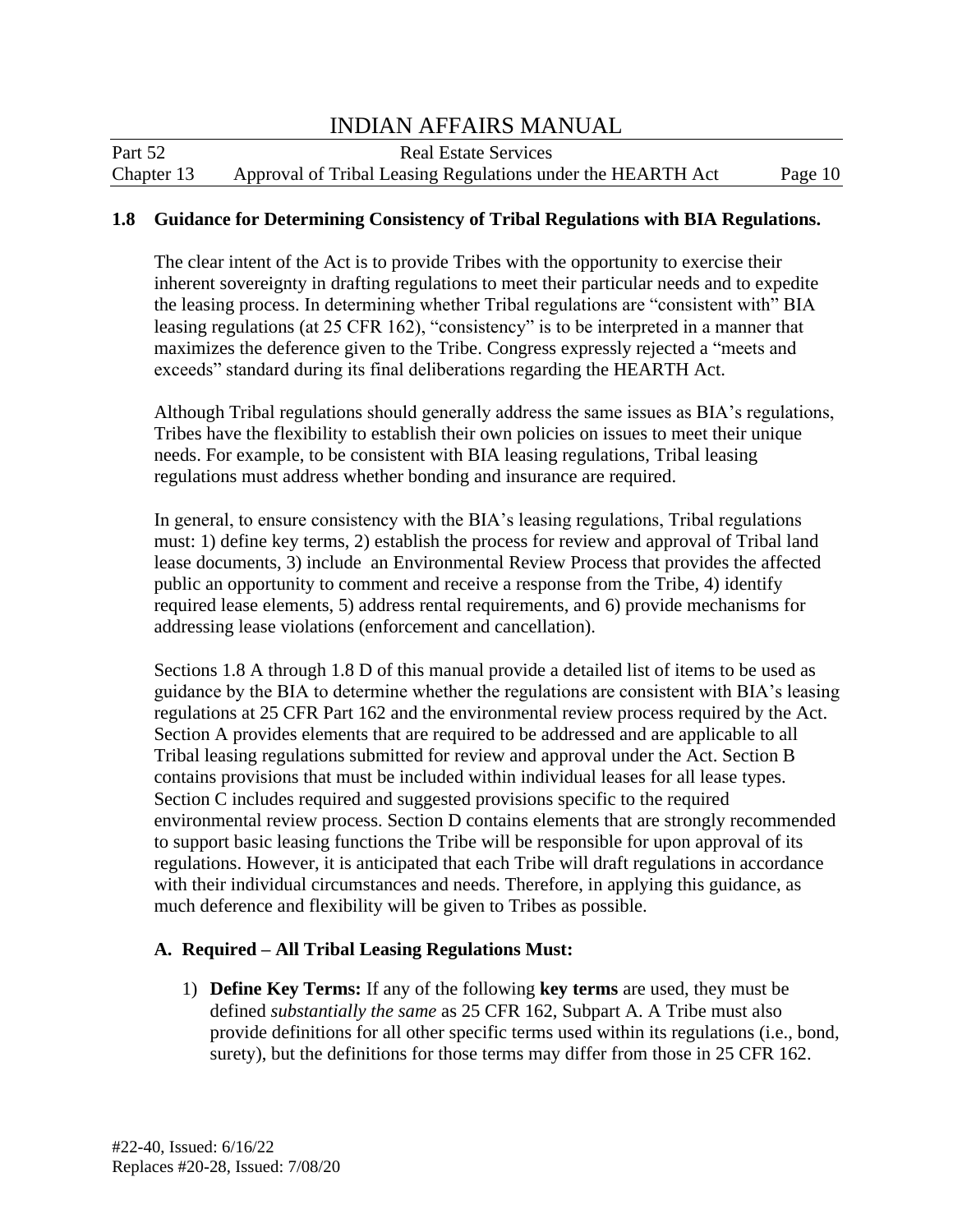| Part 52    | <b>Real Estate Services</b>                                 |         |
|------------|-------------------------------------------------------------|---------|
| Chapter 13 | Approval of Tribal Leasing Regulations under the HEARTH Act | Page 11 |

*(See Section 1.8A(2) for additional Key Terms applicable only to agricultural regulations)* 

- a. **Assignment -** means an agreement between a lessee and an assignee, whereby the assignee acquires all or some of the lessee's rights, and assumes all or some of the lessee's obligations, under a lease.
- b. **Lease –** means a written contract between a Tribe and a lessee, whereby the lessee is granted a right to possess Indian land, for a specified purpose and duration. The lessee's right to possess will limit the Tribes' right to possess the leased premises only to the extent provided in the lease.
- c. **Leasehold Mortgage -** means a mortgage, deed of trust, or other instrument that pledges a lessee's leasehold interest as security for a debt or other obligation owed by the lessee to a lender or other mortgagee.
- d. **LTRO –** means the BIA Land Titles and Records Office.
- e. **Public, for purposes of Environmental Review –** means any person or entity who can demonstrate that they will be directly and substantially affected by the lease or lease activity.
- f. **Significant Effects on the Environment**  means a substantial, or potentially substantial, adverse change in the environment, including land, air, water, minerals, flora, fauna, ambient noise, cultural areas, and objects of historical, cultural, or aesthetic significance.
- g. **Sublease –** a written agreement by which the lessee grants to an individual or entity a right to possession no greater than that held by the lessee under the lease.
- h. **Tribal Land –** any tract in which the surface estate is owned by the Tribe in trust or restricted status, and includes such lands reserved for BIA administrative purposes. The term also includes the surface estate of lands held by the United States in trust for an Indian corporation chartered under section 17 of the Act of June 18, 1934 (48 Stat. 988; 25 U.S.C. § 5124).
- i. **Trust or Restricted Land –** any tract held in trust or restricted status.
- but can alienate or encumber it only with the approval of the United States j. **Trust or Restricted Status –** means (1) That the United States holds title to the tract in trust for the benefit of a Tribe, or (2) that a Tribe holds title to the tract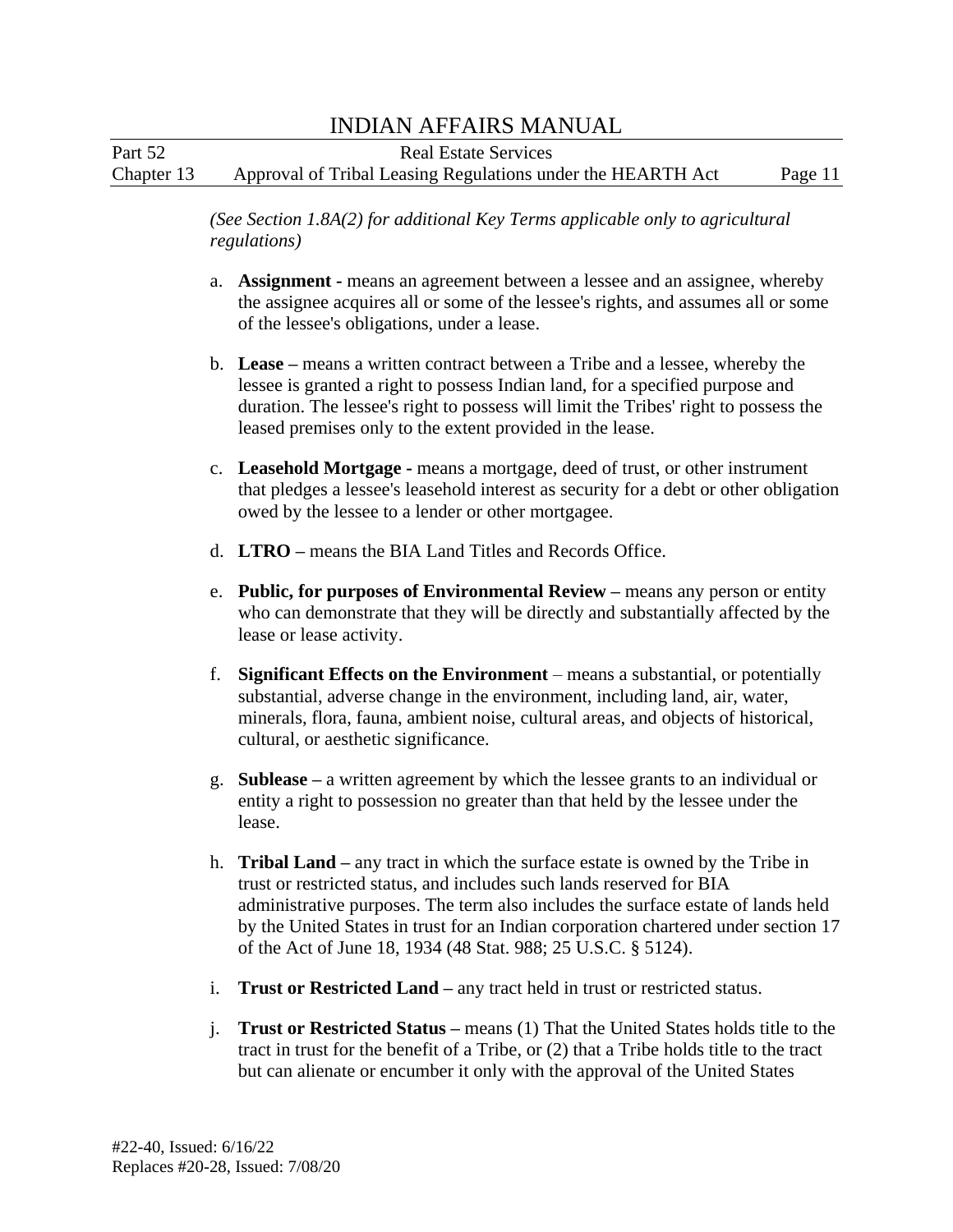Part 52 Real Estate Services Chapter 13 Approval of Tribal Leasing Regulations under the HEARTH Act Page 12

> because of limitations in the conveyance instrument under Federal law or limitations in Federal law.

- 2) **Additional Key Terms for Agricultural Regulations:** For those regulations governing agricultural land, in addition to those terms listed within Section 1.8 A. 1), if any of the following key terms are used, they must be defined substantially the same as 25 CFR 162, Subpart B (provided below for reference). A Tribe must also provide definitions for all other specific terms used within its regulations (i.e., bond, surety), but the definitions for those terms may differ from those in 25 CFR 162.
	- a. **Agricultural Land**  means Indian land or Government land suited or used for the production of crops, livestock, or other agricultural products, or Indian land suited or used for a business that supports the surrounding agricultural community.
	- b. **Agricultural Lease**  means a lease of agricultural land for farming and/or grazing purposes.
	- c. **Assignment -** means an agreement between a tenant and an assignee, whereby the assignee acquires all or some of the tenant's rights, and assumes all of the tenant's obligations, under a lease.
	- d. **Leasehold Mortgage -** means a mortgage, deed of trust, or other instrument that pledges a tenant's leasehold interest as security for a debt or other obligation owed by the tenant to a lender or other mortgagee.
	- e. **Sublease –** a written agreement by which the tenant grants to an individual or entity a right to possession no greater than that held by the tenant under the lease.

#### **B. All Tribal HEARTH Act codes must include but are not limited to provisions addressing the following:**

- 1) Identify to what land the Tribe's leasing regulations applies.
	- a. Regulations may only address leases of Tribal land (held in trust or restricted status for the Tribe by the United States).
	- b. Regulations cannot apply to individually owned land, fee simple title, and allotted lands.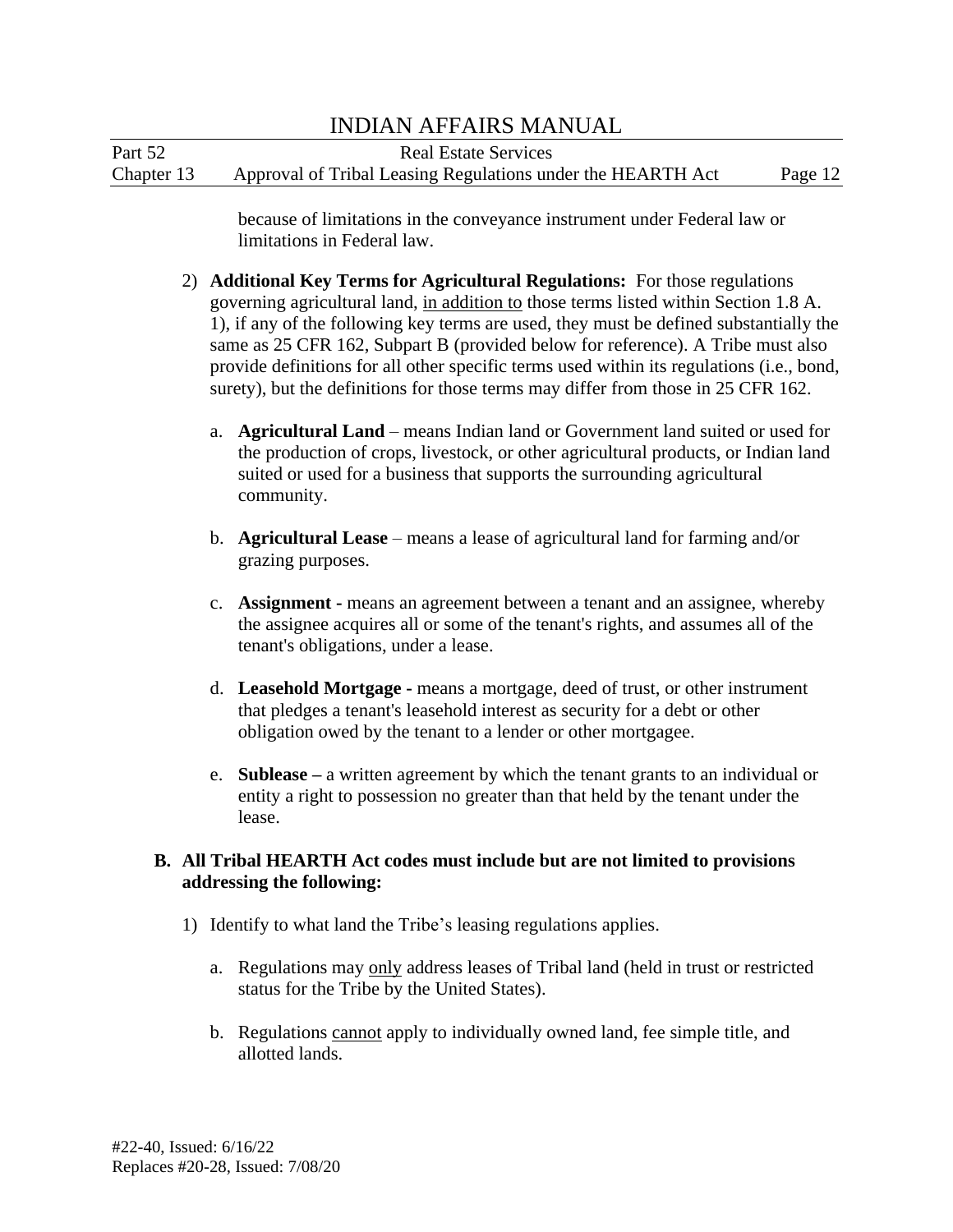|            | INDIAN AFFAINS MANUAL                                                                                                                                                                                                                  |
|------------|----------------------------------------------------------------------------------------------------------------------------------------------------------------------------------------------------------------------------------------|
| Part 52    | <b>Real Estate Services</b>                                                                                                                                                                                                            |
| Chapter 13 | Approval of Tribal Leasing Regulations under the HEARTH Act<br>Page 13                                                                                                                                                                 |
|            | c. Regulations cannot apply to land that is fractionated and undivided interests in<br>the land are owned by the Tribe and individual Indians.                                                                                         |
|            | 2) Identify Tribal authority to adopt and implement leasing regulations, e.g., Tribal<br>By-Laws, Tribal Constitution.                                                                                                                 |
|            | 3) Definitions for the type(s) of lease(s) covered by the regulations (i.e., agricultural,<br>grazing, crop, business, residential, wind resource, solar resource, public, religious,<br>$etc.$ ).                                     |
|            | Regulations may allow for permits (i.e., a non-possessory right of access for<br>a.<br>hunting privileges, cultural and spiritual use access and easements).                                                                           |
|            | Regulations may allow for mortgages of the leasehold interest.<br>b.                                                                                                                                                                   |
|            | Regulations may not allow for mortgages of Tribal land.<br>c.                                                                                                                                                                          |
|            | Regulations may not address leases for the exploration, development, or<br>d.<br>extraction of any mineral resource.                                                                                                                   |
|            | Regulations may not allow easements and rights-of-way.<br>e.                                                                                                                                                                           |
|            | 4) State effective date of the regulations (date approved by the Secretary).                                                                                                                                                           |
|            | 5) State what laws, in addition to Federal law, may apply to leases.                                                                                                                                                                   |
|            | 6) State that substantive changes to the regulations require BIA review and Secretarial<br>approval. Minor technical amendments may be made without BIA review or<br>Secretarial approval.                                             |
|            | 7) Identify lease terms allowed, including any option(s) to renew (a Tribe may choose<br>to shorten the following allowable lease terms, but a Tribe may not exceed those<br>terms):                                                   |
|            | Agricultural and business leases - up to 25 years with an option to renew for up<br>a.<br>to two additional terms (each of which may not exceed 25 years). (See 25<br>U.S.C. $\S$ 415 (h)(1)(A)).                                      |
|            | b. Wind and Solar Resource leases - Wind and solar resource leases (WSRs) up to<br>25 years with an option to renew for up to two additional terms (each of which<br>may not exceed 25 years). (See 25 CFR 162.540(a); 162.542(a)(4)). |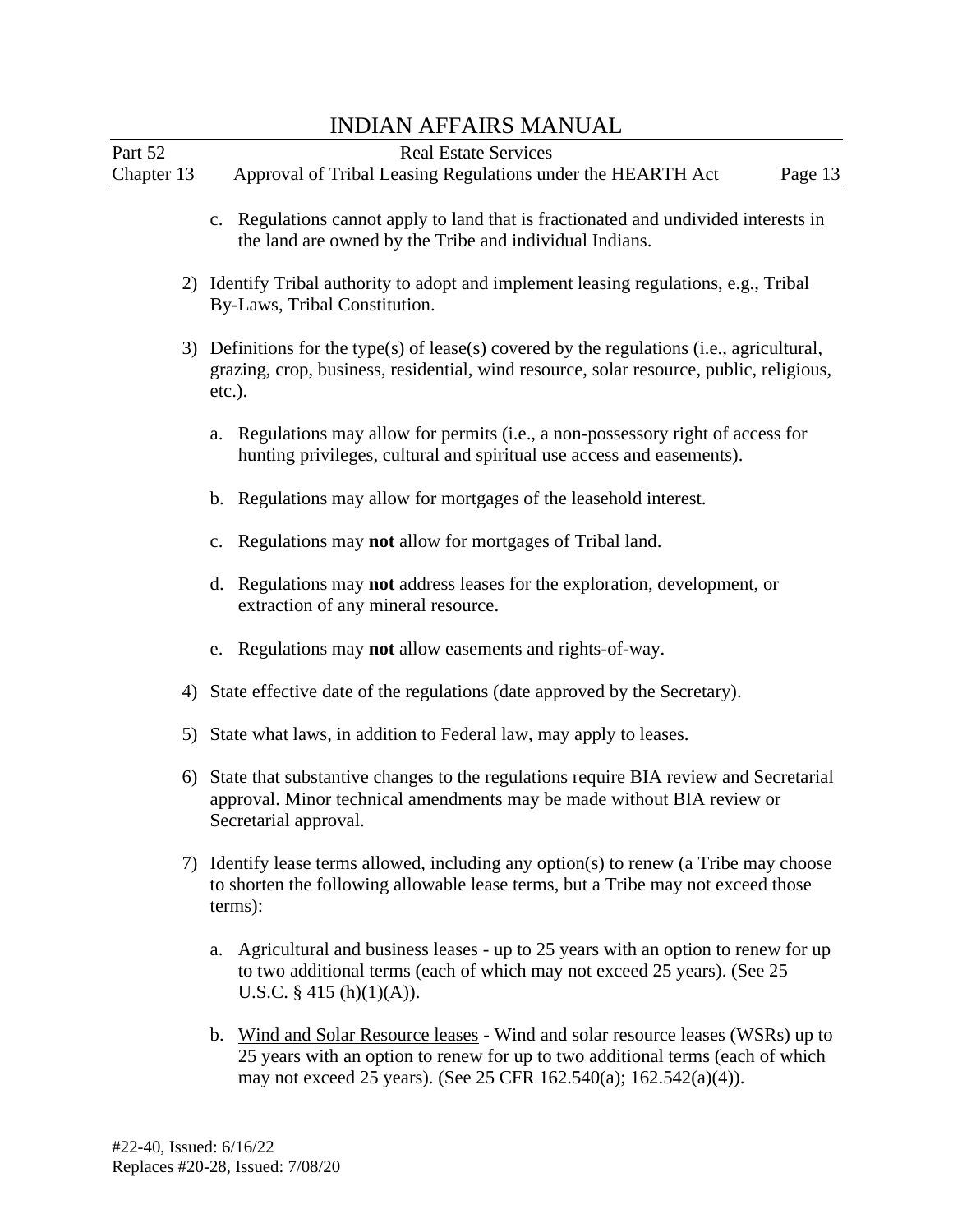# *submit the document to LTRO for recording and request a TSR to ensure that title accurately reflects the current land transactions. After BIA reviews the TSR, to Tribe should encode the lease documents and submit them to their servicing BIA*  INDIAN AFFAIRS MANUAL Part 52 Real Estate Services Chapter 13 Approval of Tribal Leasing Regulations under the HEARTH Act Page 14 c. Wind Energy Evaluation leases **-** Wind energy evaluation leases (WEELs) up to 3 years with an option to renew for one additional 3-year term. (See 25 CFR 162.512(a); 162.513(a)(4)). d. Public, religious educational, recreational, or residential leases - up to 75 years. (See 25 U.S.C. § 415 (h)(1)(B)). 8) Include a statement that the Tribe will provide the BIA office having jurisdiction of the Tribe's leasing activities, with copies of all leases and lease documents, except permits and residential subleases, for encoding into TAAMS and recording in the LTRO. *Under the HEARTH Act, Tribes must provide a copy of each lease document to the BIA. These should be provided directly to the Tribe's servicing BIA Region or Agency for encoding into TAAMS by the BIA's Realty staff. The BIA will then verify the transaction has been recorded, the BIA will forward the TSR to the Tribe. If the Tribe has contracted or compacted the Realty or LTRO function, then the Region or Agency for scanning, imaging and recording.*  9) Identify the steps and procedures within the leasing process for obtaining a lease or lease document (amendment, assignment, renewals, sublease, leasehold mortgage) including: a. Whether Tribal approval of a lease is required separate from Tribal execution of a lease, for example, if a different entity/person executes a lease than approves a lease. b. The identity of Tribal officials/entities authorized to approve and/or execute a lease. c. If any lease documents (amendment, assignment, renewals, sublease, leasehold mortgage) require further Tribal action (execution and/or approval) and the officials/entities authorized to approve and/or execute the lease documents.

d. If any lease documents (amendment, assignment, renewals, sublease, leasehold mortgage) may be completed without further Tribal action (execution and/or approval).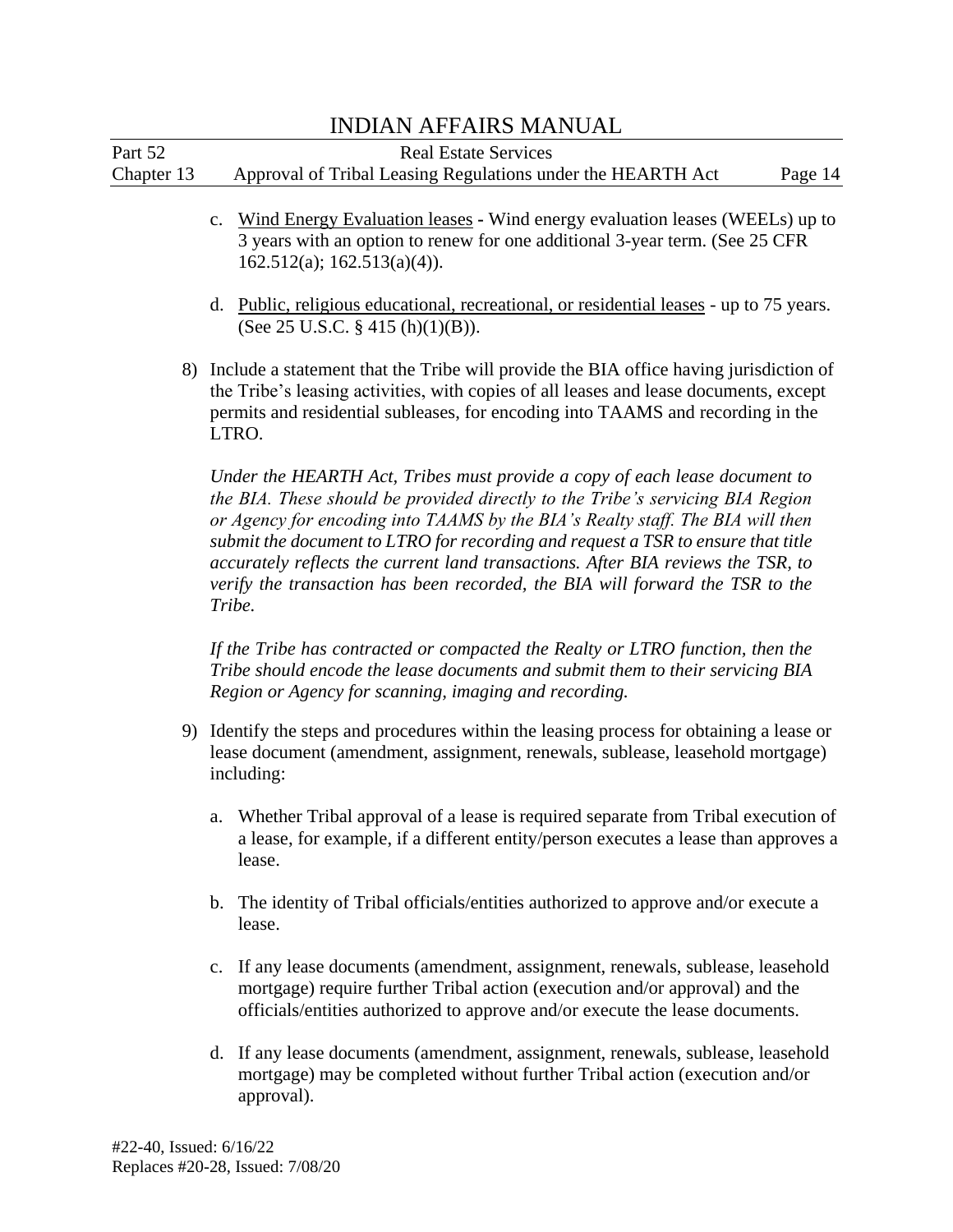|                       | <b>INDIAN AFFAIRS MANUAL</b>                                                                                                                                                                                                             |
|-----------------------|------------------------------------------------------------------------------------------------------------------------------------------------------------------------------------------------------------------------------------------|
| Part 52<br>Chapter 13 | <b>Real Estate Services</b><br>Approval of Tribal Leasing Regulations under the HEARTH Act<br>Page 15                                                                                                                                    |
| e.                    | Identify which Tribal department/agency must be contacted to initiate a lease.                                                                                                                                                           |
| f.                    | State the supporting documentation required for a lease.                                                                                                                                                                                 |
| g.                    | Specify if there is a timeline for lease approval or other actions.                                                                                                                                                                      |
|                       | 10) Provisions identifying or addressing:                                                                                                                                                                                                |
|                       | a. parties to the lease;                                                                                                                                                                                                                 |
| $\mathbf b$ .         | term of the lease including any option to renew, if applicable;                                                                                                                                                                          |
| $C_{\bullet}$         | effective date of the document;                                                                                                                                                                                                          |
| d.                    | purpose of the lease;                                                                                                                                                                                                                    |
| e.                    | authorized use(s) of the leased premises;                                                                                                                                                                                                |
| f.                    | description of the land being leased that is of sufficient detail to meet recording<br>requirements for BIA's LTRO (see 25 CFR 150, Land Records and Title<br>Documents);                                                                |
| g.                    | amount of rent/compensation due;                                                                                                                                                                                                         |
| h.                    | date rent/compensation due;                                                                                                                                                                                                              |
| i.                    | who receives rent/compensation and the manner in which payment will be<br>received e.g., direct pay, mail, etc.;                                                                                                                         |
| j.                    | if the code allows for lease payments to be made directly to the Tribe, the Tribe<br>must maintain documentation of the lease payments that are sufficient to enable<br>the Secretary to discharge the trust responsibility of the U.S.; |
| k.                    | what form $(s)$ of payment is/are acceptable;                                                                                                                                                                                            |
| 1.                    | whether charges and/or fees will be assessed for late payments and, if so, what<br>are the charges and/or fees;                                                                                                                          |
|                       | m. whether there will be rental adjustments; if so, the following must be provided:<br>i. when rental adjustments will be completed;                                                                                                     |

ii. when rental adjustments become effective;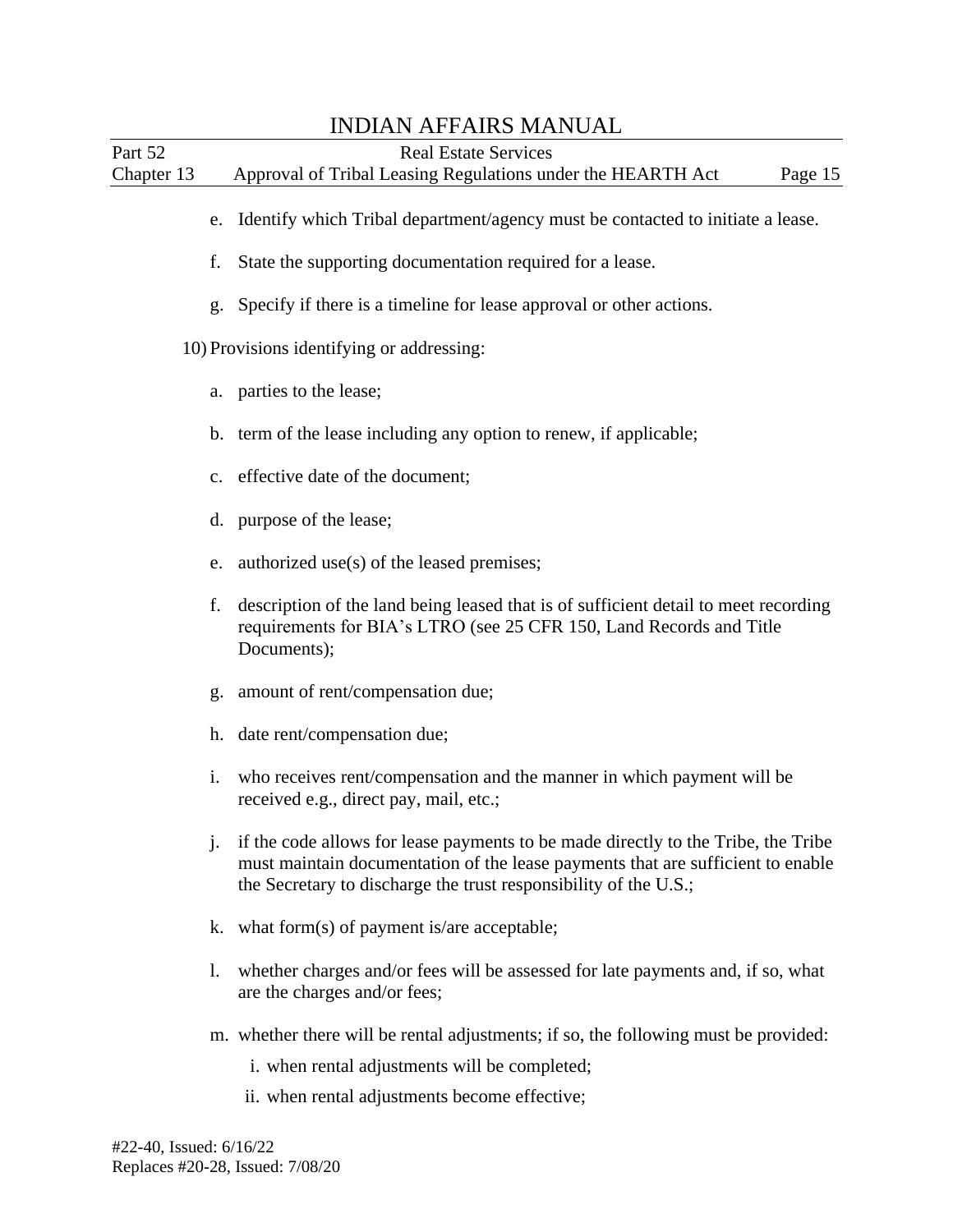|            |    | <b>INDIAN AFFAIRS MANUAL</b>                                                                                                                                                                                                                                                                                                                                                                                                               |
|------------|----|--------------------------------------------------------------------------------------------------------------------------------------------------------------------------------------------------------------------------------------------------------------------------------------------------------------------------------------------------------------------------------------------------------------------------------------------|
| Part 52    |    | <b>Real Estate Services</b>                                                                                                                                                                                                                                                                                                                                                                                                                |
| Chapter 13 |    | Approval of Tribal Leasing Regulations under the HEARTH Act<br>Page 16                                                                                                                                                                                                                                                                                                                                                                     |
|            |    | iii. how rental adjustments will be calculated; and                                                                                                                                                                                                                                                                                                                                                                                        |
|            |    | iv. how disputes about rental adjustments will be resolved;                                                                                                                                                                                                                                                                                                                                                                                |
|            | n. | state whether a performance bond is required; if so, performance bond<br>requirements must be included;                                                                                                                                                                                                                                                                                                                                    |
|            |    | o. state any insurance requirements;                                                                                                                                                                                                                                                                                                                                                                                                       |
|            | p. | the lessee must hold the U.S. and the tribe harmless from any loss, liability or<br>damages resulting from the lessee's use or occupation of the leased premises;<br>the obligations of the lessee and its sureties to the tribe will be enforceable by<br>the U.S. so long as the land remains in trust or restricted status;                                                                                                             |
|            | q. | whether permanent improvements may be constructed, if so, the following must<br>be provided:                                                                                                                                                                                                                                                                                                                                               |
|            |    | i. a general description of the type and location of any improvements;                                                                                                                                                                                                                                                                                                                                                                     |
|            |    | ii. a statement indicating ownership of the improvements;                                                                                                                                                                                                                                                                                                                                                                                  |
|            |    | iii. the party responsible for constructing, operating, maintaining, and managing<br>improvements;                                                                                                                                                                                                                                                                                                                                         |
|            |    | iv. the party responsible for removal of improvements, if applicable; and                                                                                                                                                                                                                                                                                                                                                                  |
|            |    | v. plans of development or construction schedules required by the Tribe;                                                                                                                                                                                                                                                                                                                                                                   |
|            | r. | reports, surveys, and/or site assessments needed to facilitate compliance with<br>applicable Tribal environmental, cultural resource, and land use requirements as<br>appropriate;                                                                                                                                                                                                                                                         |
|            | S. | Lessee will cease all activity in the immediate vicinity of the leased premises<br>and notify the Tribe if historic properties, archeological resources, human<br>remains, or other cultural items not previously reported are encountered;                                                                                                                                                                                                |
|            | t. | a restoration and reclamation plan, if required by the Tribe;                                                                                                                                                                                                                                                                                                                                                                              |
|            |    | u. if leasehold mortgages are permitted, the lease must include language to ensure<br>that a copy of any notice of default, issued by the Tribe to the lessee, is also<br>provided to the approved mortgagee and any surety by certified mail, return<br>receipt requested; the lessee must obtain the consent of the surety for any legal<br>instrument that directly affects their obligations and liabilities, if required by<br>Tribe; |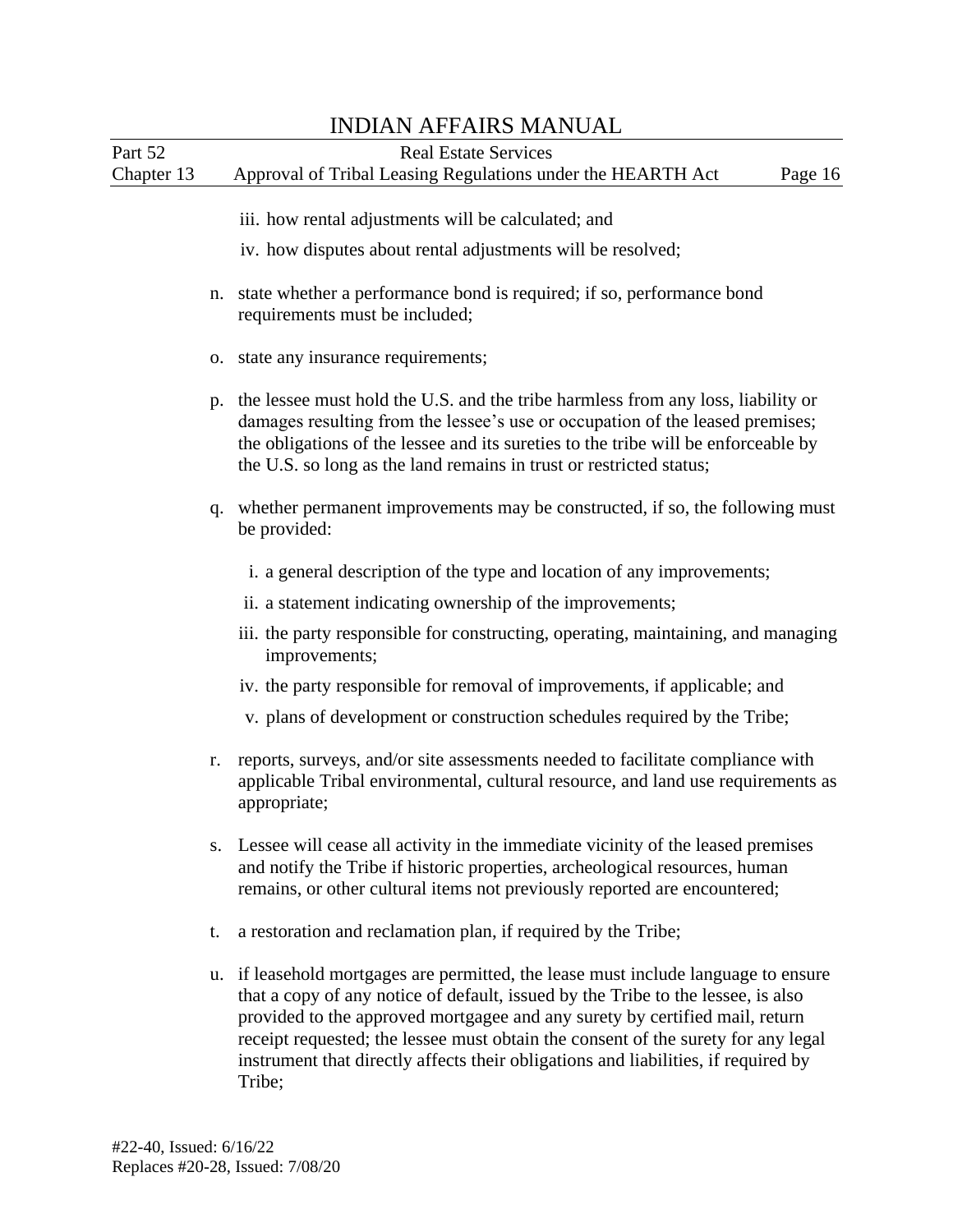|            |    | <b>INDIAN AFFAIRS MANUAL</b>                                                                                                                                                                                                                                                                                                                                                                                                                       |
|------------|----|----------------------------------------------------------------------------------------------------------------------------------------------------------------------------------------------------------------------------------------------------------------------------------------------------------------------------------------------------------------------------------------------------------------------------------------------------|
| Part 52    |    | <b>Real Estate Services</b>                                                                                                                                                                                                                                                                                                                                                                                                                        |
| Chapter 13 |    | Approval of Tribal Leasing Regulations under the HEARTH Act<br>Page 17                                                                                                                                                                                                                                                                                                                                                                             |
|            |    | v. if the code provides for agricultural leases, require lessees to manage land in<br>accordance with any agricultural resource management plan developed by the<br>Tribe;                                                                                                                                                                                                                                                                         |
|            |    | w. if the code proves for agricultural leases, require appropriate stipulations or<br>conservation plans to be developed and incorporated into the lease;                                                                                                                                                                                                                                                                                          |
|            | X. | if the code provides for agricultural leases, require the tenant corporation,<br>partnership or other legal entity, to provide organizational and financial<br>documents as needed to show the lease will be enforceable against the tenant<br>and the tenant will be able to perform the lease obligations, if required by the<br>Tribe;                                                                                                          |
|            |    | y. if the code provides for WEELs, it must state that the lessee is to install testing<br>and monitoring facilities within 12 months after the effective date of the lease.<br>In addition, it must specify the ownership of any energy resource information<br>the Lessee obtains during the lease term;                                                                                                                                          |
|            | Z. | if the code provides for WSRs, it must specify who is responsible for evaluating<br>the leased premises for suitability, purchase, installing, operating and<br>maintaining the equipment. It must also state that installation of energy facilities<br>must commence within two years after the effective date of the lease; the Lessee<br>must maintain, repair, replace or remove all equipment within a specified time<br>period in the lease; |
|            |    | aa. if the leased premises are within an Indian irrigation project or drainage district,<br>lease must state the following:                                                                                                                                                                                                                                                                                                                        |
|            |    | "If the leased premises are within an Indian irrigation project or drainage<br>district, except as provided by 25 CFR 171, the lessee must pay all operation<br>and maintenance charges that accrue during the lease term. The lessee must<br>pay these amounts to the appropriate office in charge of the irrigation project<br>or drainage district."                                                                                            |
|            |    | bb. the process for enforcing trespass and lease violations, including:                                                                                                                                                                                                                                                                                                                                                                            |
|            |    | i. stating that BIA, may, upon reasonable notice from the Tribe and at BIA's<br>discretion, enter the leased premises for inspection and to enforce the<br>provisions of, or cancel a lease document;                                                                                                                                                                                                                                              |
|            |    | ii. there must not be any unlawful conduct, creation of a nuisance, illegal<br>activity, or negligent use or waste of the leased premises. The lessee must                                                                                                                                                                                                                                                                                         |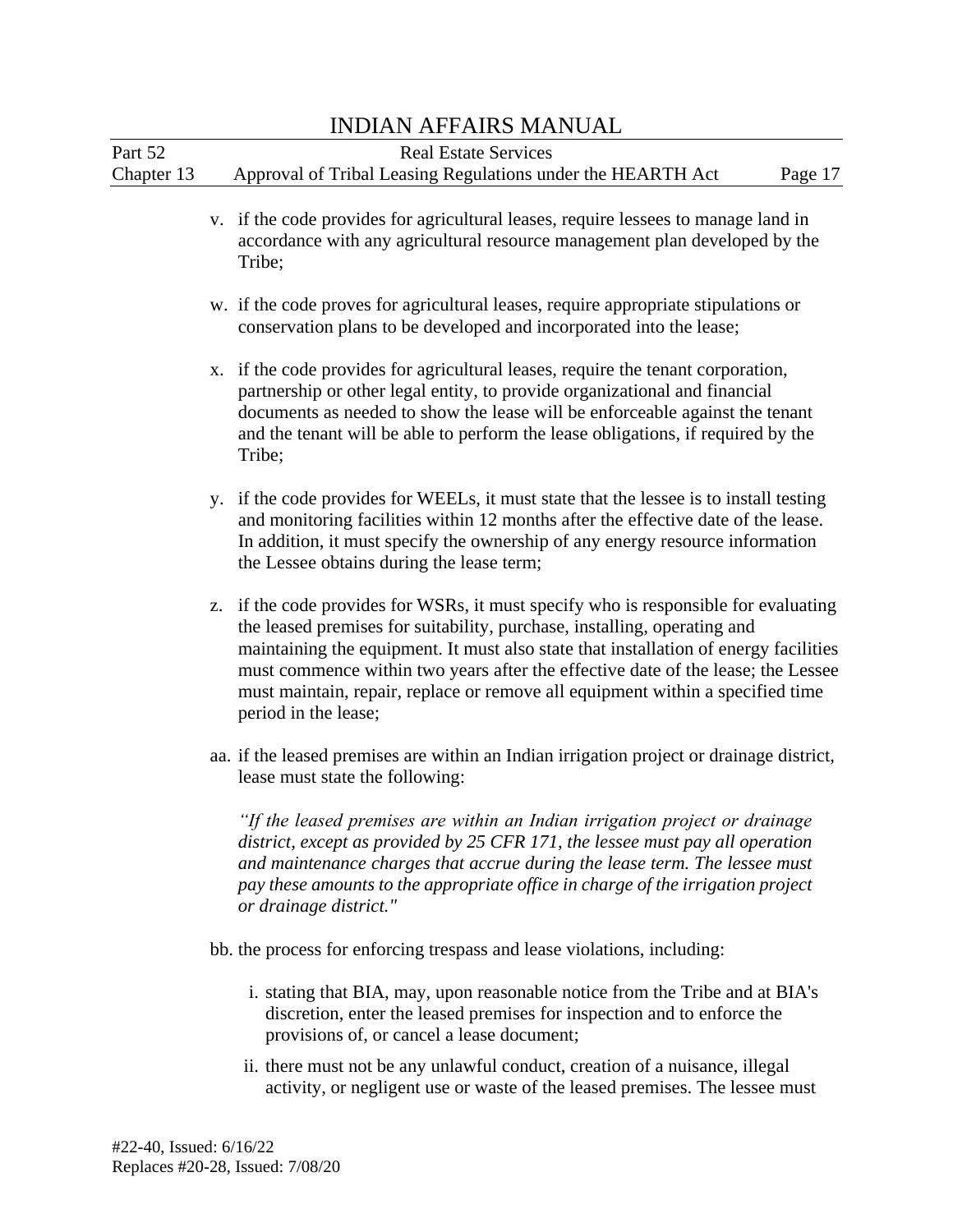### INDIAN AFFAIRS MANUAL Part 52 Real Estate Services Chapter 13 Approval of Tribal Leasing Regulations under the HEARTH Act Page 18

comply with all applicable laws, ordinances, rules, regulations and other legal requirements;

- iii. stating whether negotiated remedies are allowed; and
- iv. identifying a process for any cancellation or termination and establishing when they become effective.

#### **C. All Tribal Leasing Regulations Must Include An Environmental Review Process That:**

- 1) Provides for identification and evaluation of any significant effects of the proposed action on the environment (it is strongly recommended that the term "significant effects on the environment" is defined by the Tribe);
- Environmental Process" is defined by the Tribe as broadly or narrowly as will serve 2) Ensures the public is provided notice and reasonable opportunity to comment relating to any significant environmental impacts of the proposed action as identified by the Tribe (it is strongly recommended that the term "Public for Purposes of the the best interests of the Tribe and assure a meaningful environmental review process);
- 3) Provides the process the Tribe will use to respond to relevant and substantive public comments on any such impacts, prior to approving a lease.
- 4) Although not required, it is strongly recommended that the Tribe support the environmental review process by:
	- a. identifying the Tribal program that administers environmental review;
	- b. defining elements to be evaluated (i.e., air, water, cultural resources, socioeconomics, etc.);
	- c. including a time frame for public comments;
	- d. describing how the review, public comments, and the Tribe's responses will be documented (memo, report, etc.);
	- e. ensuring key terms are defined (i.e., public & significant effect);
	- f. identifying a time frame for the review; and
	- g. describing any applicable appeal process.